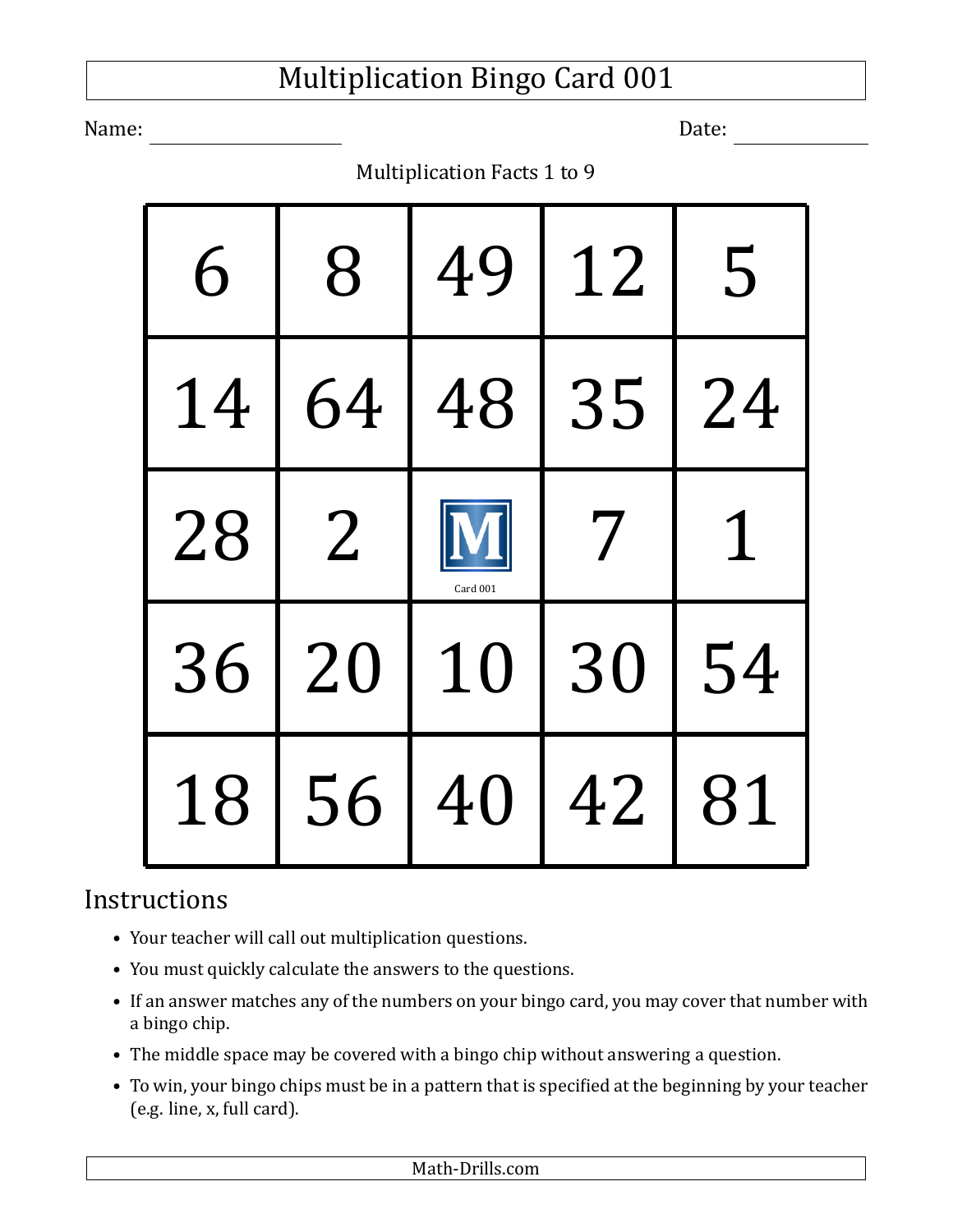Name: Date:

Multiplication Facts 1 to 9

| 4  | 64 | 9        | 81 | $2\,$ |
|----|----|----------|----|-------|
| 14 | 18 | 16       | 32 | 8     |
| 42 | 36 | Card 002 | 72 | 45    |
| 7  | 10 | 6        | 1  | 56    |
| 12 | 21 | 3        | 24 | 48    |

- Your teacher will call out multiplication questions.
- You must quickly calculate the answers to the questions.
- If an answer matches any of the numbers on your bingo card, you may cover that number with a bingo chip.
- The middle space may be covered with a bingo chip without answering a question.
- To win, your bingo chips must be in a pattern that is specified at the beginning by your teacher (e.g. line, x, full card).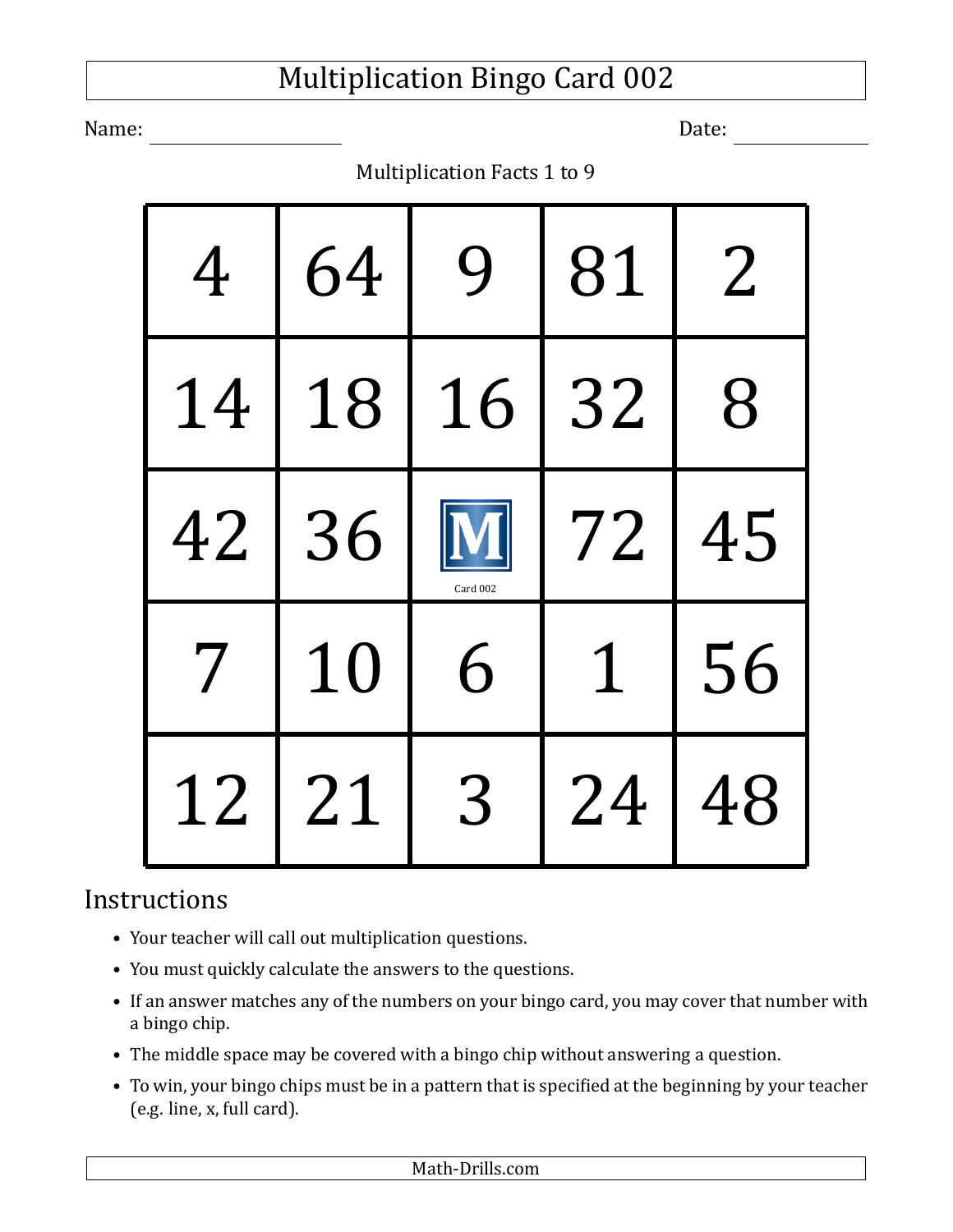Name: Date:

Multiplication Facts 1 to 9

| 15 | 10             | 4        | 72 | 1  |
|----|----------------|----------|----|----|
| 8  | 45             | 35       | 42 | 54 |
| 48 | 49             | Card 003 | 81 | 6  |
| 7  | $\overline{2}$ | 64       | 16 | 36 |
| 40 | 18             | 63       | 56 | 14 |

- Your teacher will call out multiplication questions.
- You must quickly calculate the answers to the questions.
- If an answer matches any of the numbers on your bingo card, you may cover that number with a bingo chip.
- The middle space may be covered with a bingo chip without answering a question.
- To win, your bingo chips must be in a pattern that is specified at the beginning by your teacher (e.g. line, x, full card).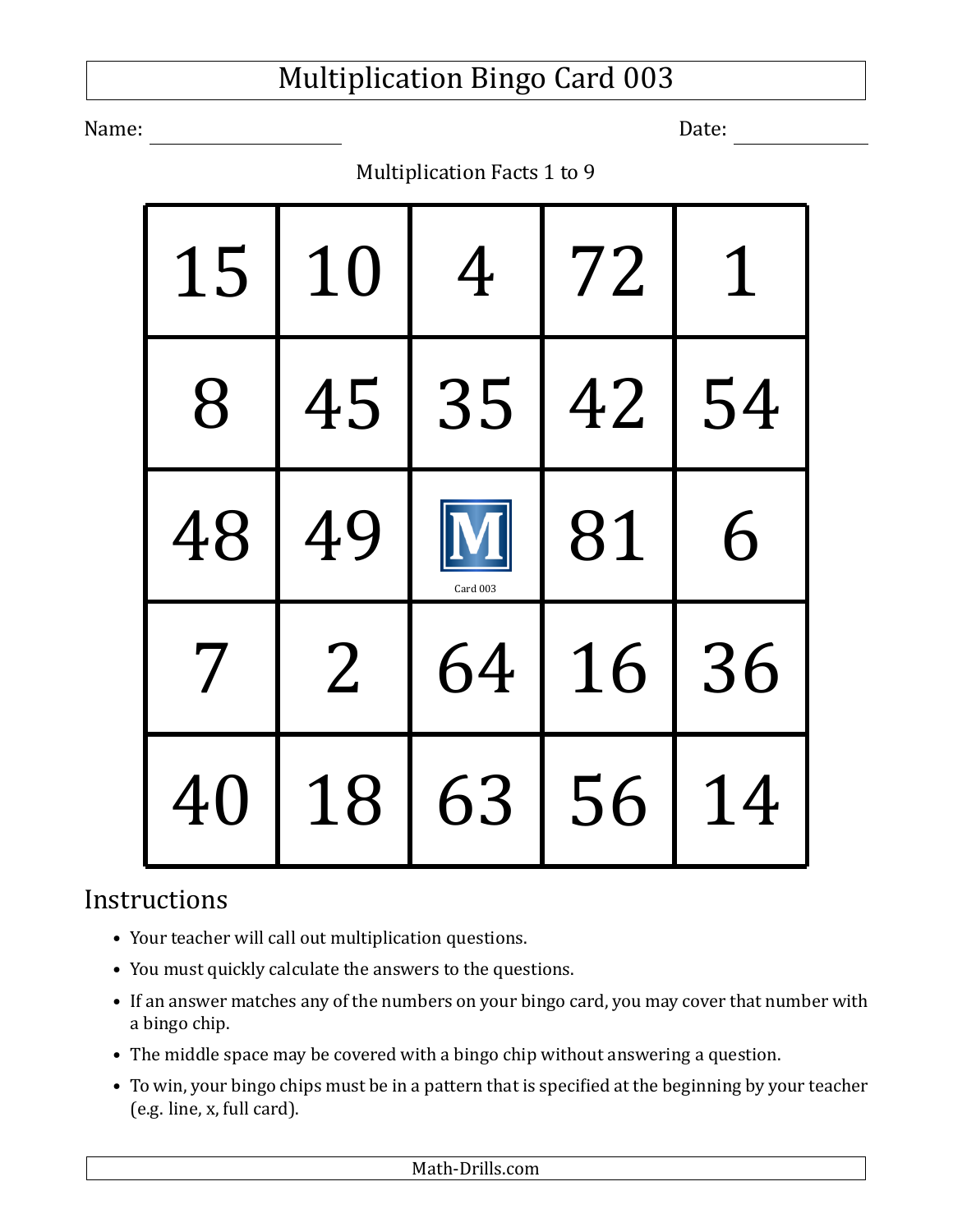Name: Date:

Multiplication Facts 1 to 9

| 21 |    | 32          | 6  | 14 |
|----|----|-------------|----|----|
| 3  | 20 | $\mathbf Q$ | 24 | 1  |
| 49 | 54 | Card 004    | 25 | 81 |
| 27 | 16 | 45          | 15 | 28 |
| 30 | 48 | 35          | 40 | 12 |

- Your teacher will call out multiplication questions.
- You must quickly calculate the answers to the questions.
- If an answer matches any of the numbers on your bingo card, you may cover that number with a bingo chip.
- The middle space may be covered with a bingo chip without answering a question.
- To win, your bingo chips must be in a pattern that is specified at the beginning by your teacher (e.g. line, x, full card).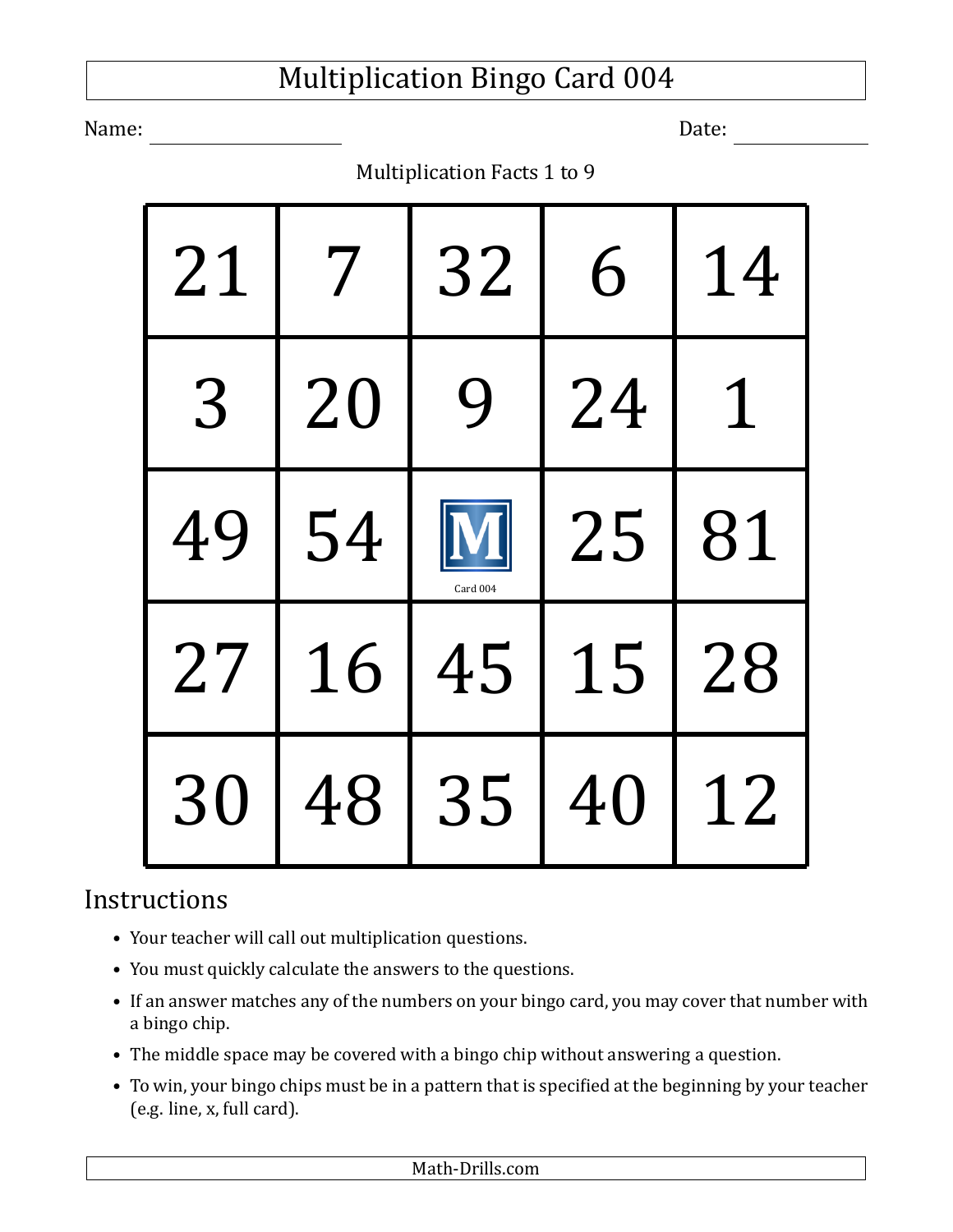Name: Date:

Multiplication Facts 1 to 9

| 21 | 54 | 4        | 7  | $\overline{2}$ |
|----|----|----------|----|----------------|
| 42 | 3  | 40       | 30 | 63             |
| 18 | 32 | Card 005 | 45 | 64             |
| 16 | 72 | 14       | 12 | 1              |
| 35 | 25 | 15       | 10 | 20             |

- Your teacher will call out multiplication questions.
- You must quickly calculate the answers to the questions.
- If an answer matches any of the numbers on your bingo card, you may cover that number with a bingo chip.
- The middle space may be covered with a bingo chip without answering a question.
- To win, your bingo chips must be in a pattern that is specified at the beginning by your teacher (e.g. line, x, full card).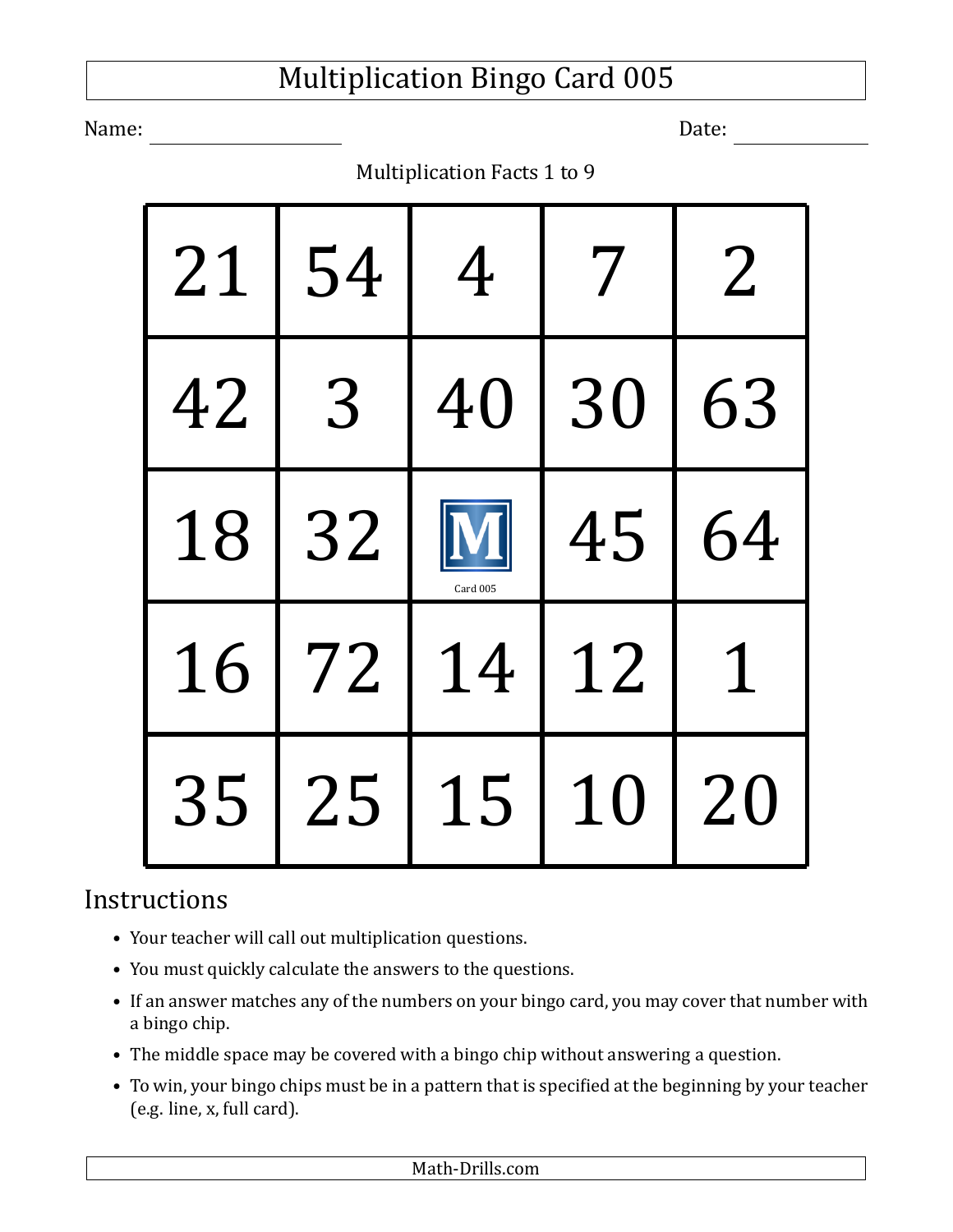Name: Date:

Multiplication Facts 1 to 9

| $\mathbf 1$ | 40 | 7        | 10 | 64 |
|-------------|----|----------|----|----|
| 15          | 5  | 16       | 56 | 35 |
| 81          | 9  | Card 006 | 14 | 48 |
| 25          | 24 | 42       | 8  | 32 |
| 3           | 72 | 18       | 45 | 27 |

- Your teacher will call out multiplication questions.
- You must quickly calculate the answers to the questions.
- If an answer matches any of the numbers on your bingo card, you may cover that number with a bingo chip.
- The middle space may be covered with a bingo chip without answering a question.
- To win, your bingo chips must be in a pattern that is specified at the beginning by your teacher (e.g. line, x, full card).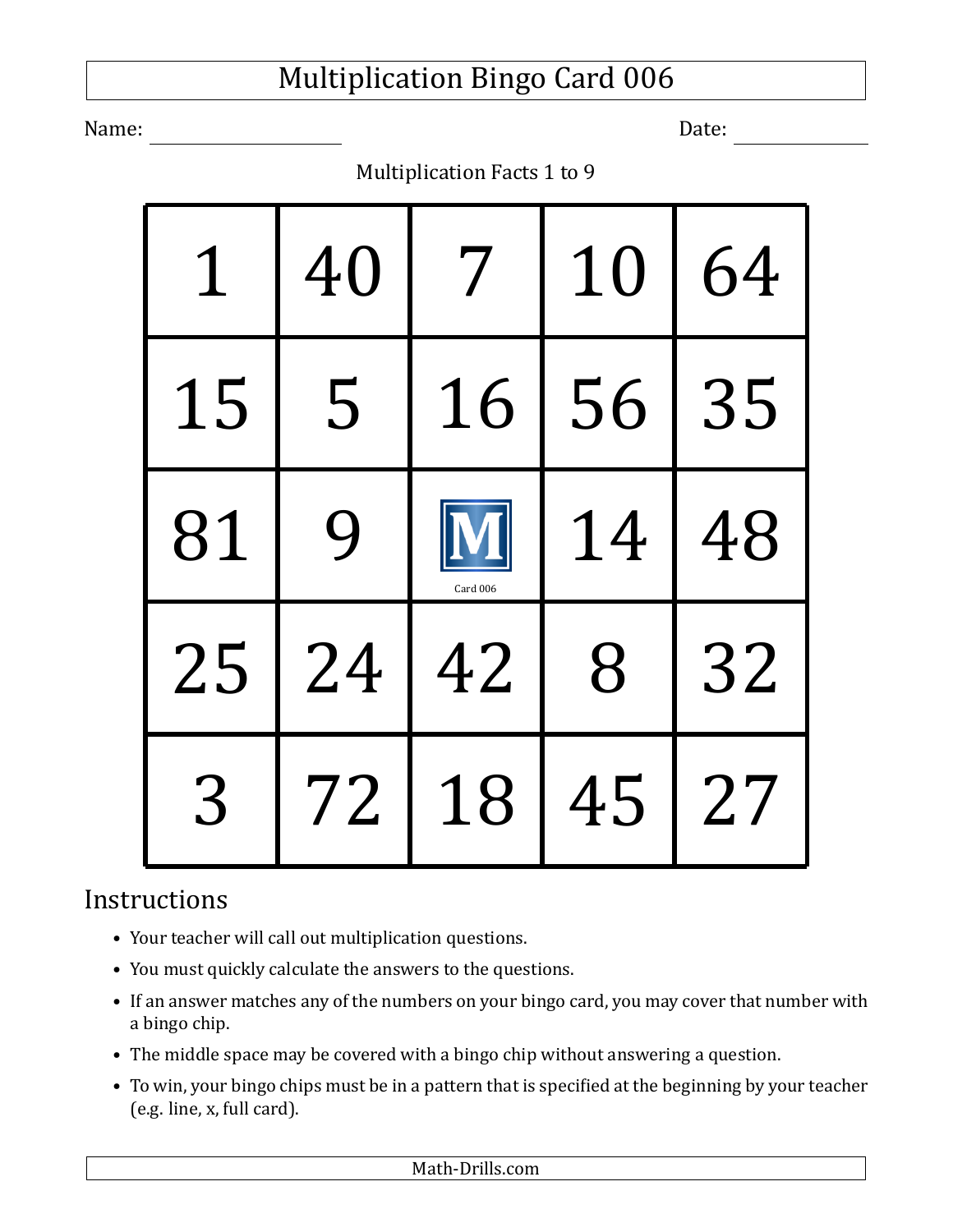Name: Date:

Multiplication Facts 1 to 9

| 56             | 18 | 54       | 45 |    |
|----------------|----|----------|----|----|
| 35             | 21 | 49       | 42 | 40 |
| $\overline{2}$ | 28 | Card 007 | 5  | 16 |
| 14             | 81 | 4        | 48 | 30 |
| 32             | 8  | 63       | 10 | 20 |

- Your teacher will call out multiplication questions.
- You must quickly calculate the answers to the questions.
- If an answer matches any of the numbers on your bingo card, you may cover that number with a bingo chip.
- The middle space may be covered with a bingo chip without answering a question.
- To win, your bingo chips must be in a pattern that is specified at the beginning by your teacher (e.g. line, x, full card).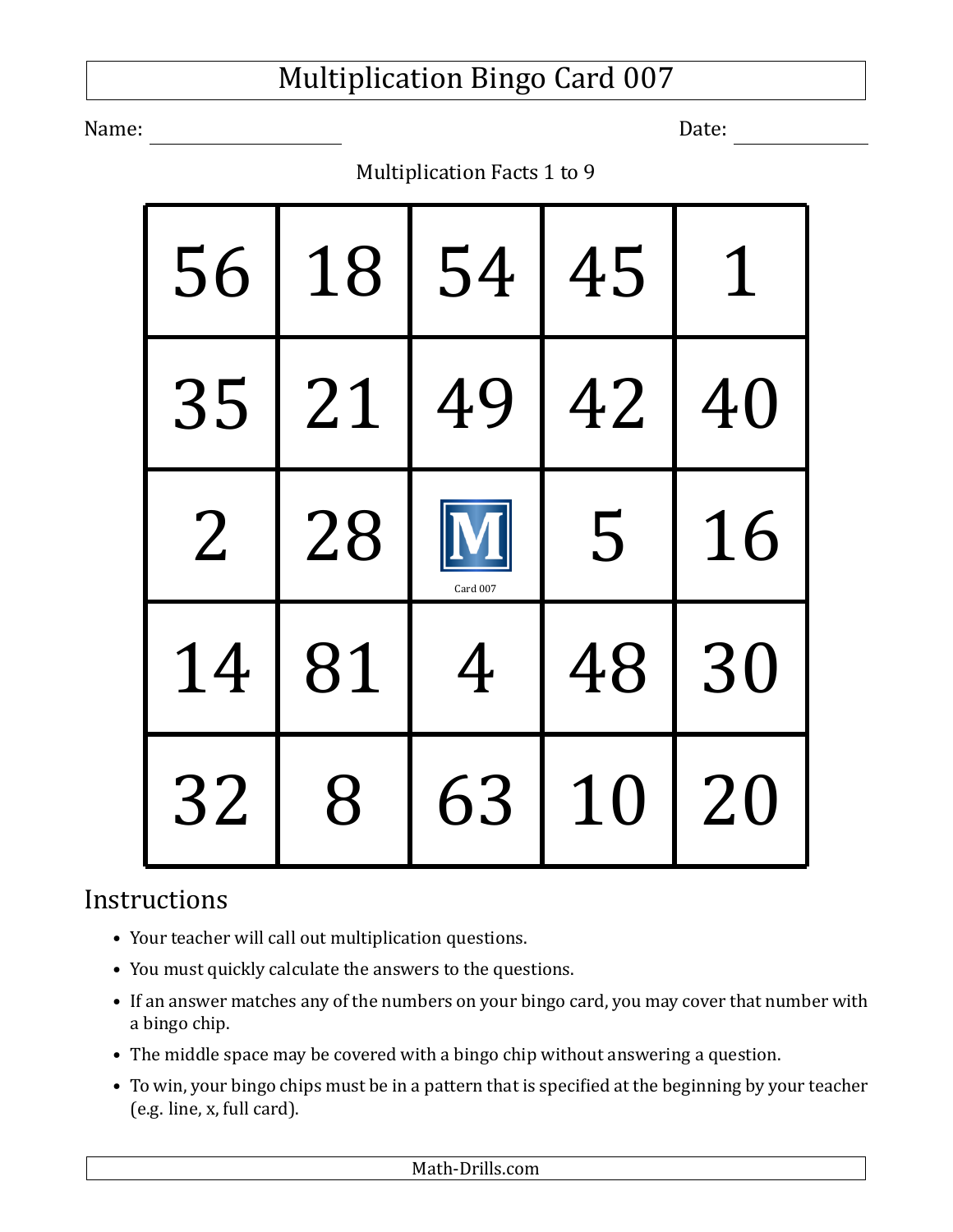Name: Date:

Multiplication Facts 1 to 9

| $\mathbf 1$ | 5  | 16       | 20 | 30 |
|-------------|----|----------|----|----|
| 54          | 27 | 6        | 32 | 24 |
| 25          | 8  | Card 008 | 14 | 2  |
| 10          | 15 | 18       | 63 | 81 |
| 45          | 48 | 42       | 21 | 64 |

- Your teacher will call out multiplication questions.
- You must quickly calculate the answers to the questions.
- If an answer matches any of the numbers on your bingo card, you may cover that number with a bingo chip.
- The middle space may be covered with a bingo chip without answering a question.
- To win, your bingo chips must be in a pattern that is specified at the beginning by your teacher (e.g. line, x, full card).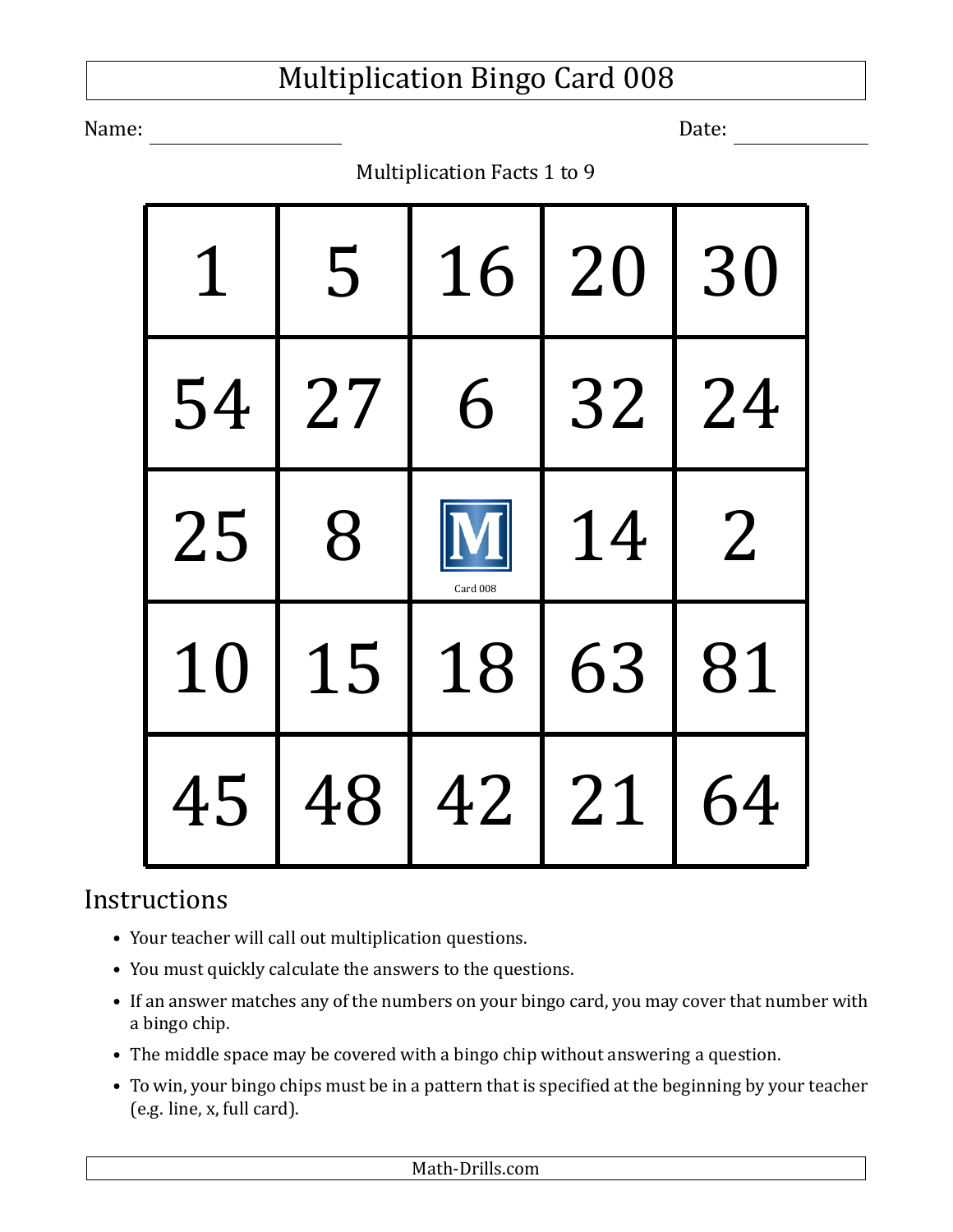Name: Date:

Multiplication Facts 1 to 9

| 1  | 20 | 16       | 40 | 3  |
|----|----|----------|----|----|
| 24 | 4  | 45       | 25 | 8  |
| 48 | 21 | Card 009 | 14 | 5  |
| 10 | 64 | 56       | 54 | 42 |
| 6  | 30 | 18       | 81 | 12 |

- Your teacher will call out multiplication questions.
- You must quickly calculate the answers to the questions.
- If an answer matches any of the numbers on your bingo card, you may cover that number with a bingo chip.
- The middle space may be covered with a bingo chip without answering a question.
- To win, your bingo chips must be in a pattern that is specified at the beginning by your teacher (e.g. line, x, full card).